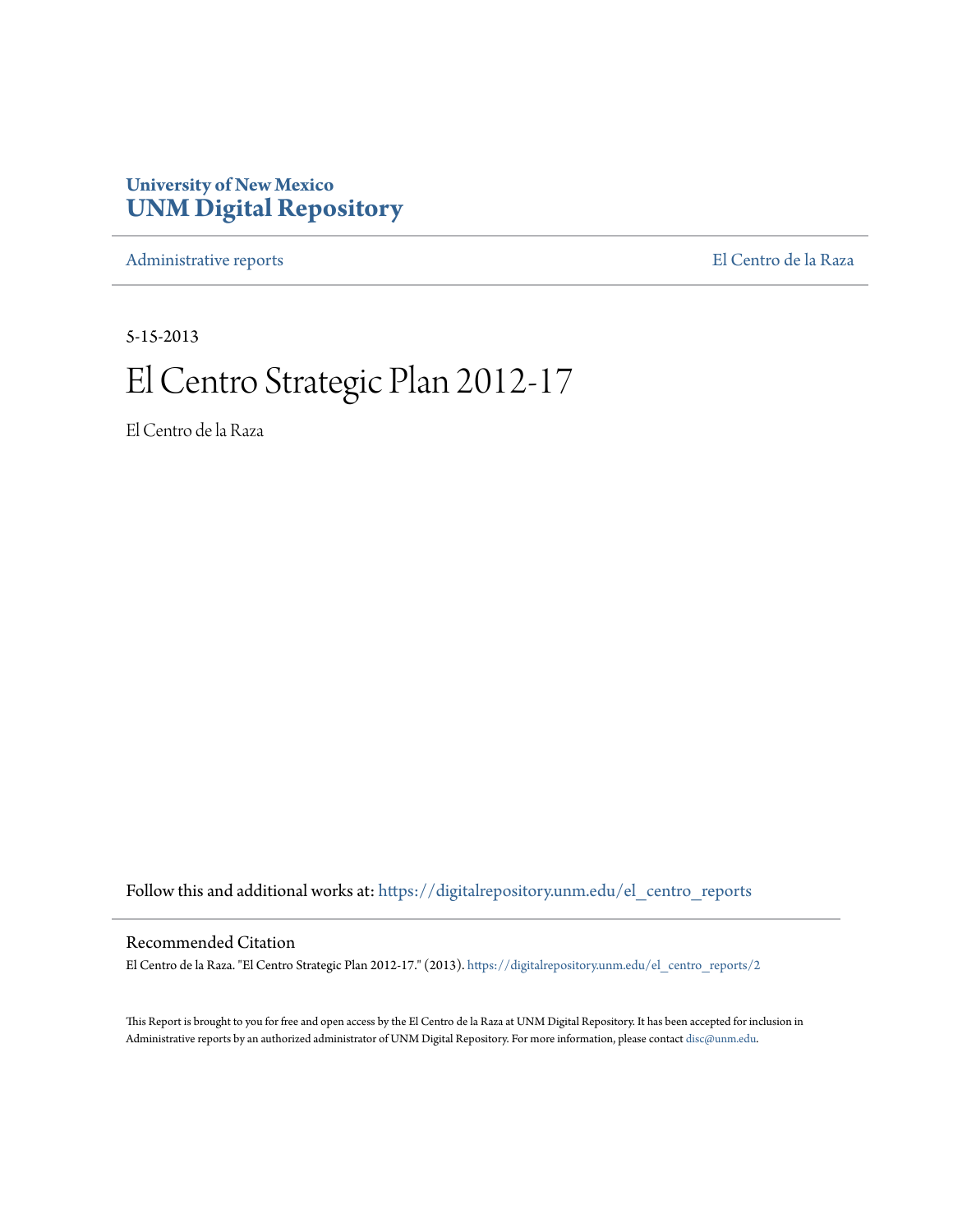# **El Centro de la Raza**

# **Division of Student Affairs**

Strategic Plan 2012-2017

Spring 2013

Program Director: Veronica Mendez-Cruz

Mesa Vista Hall Rm 1153 | 505.277.5020 | elcentro@unm.edu | http://elcentro.unm.edu/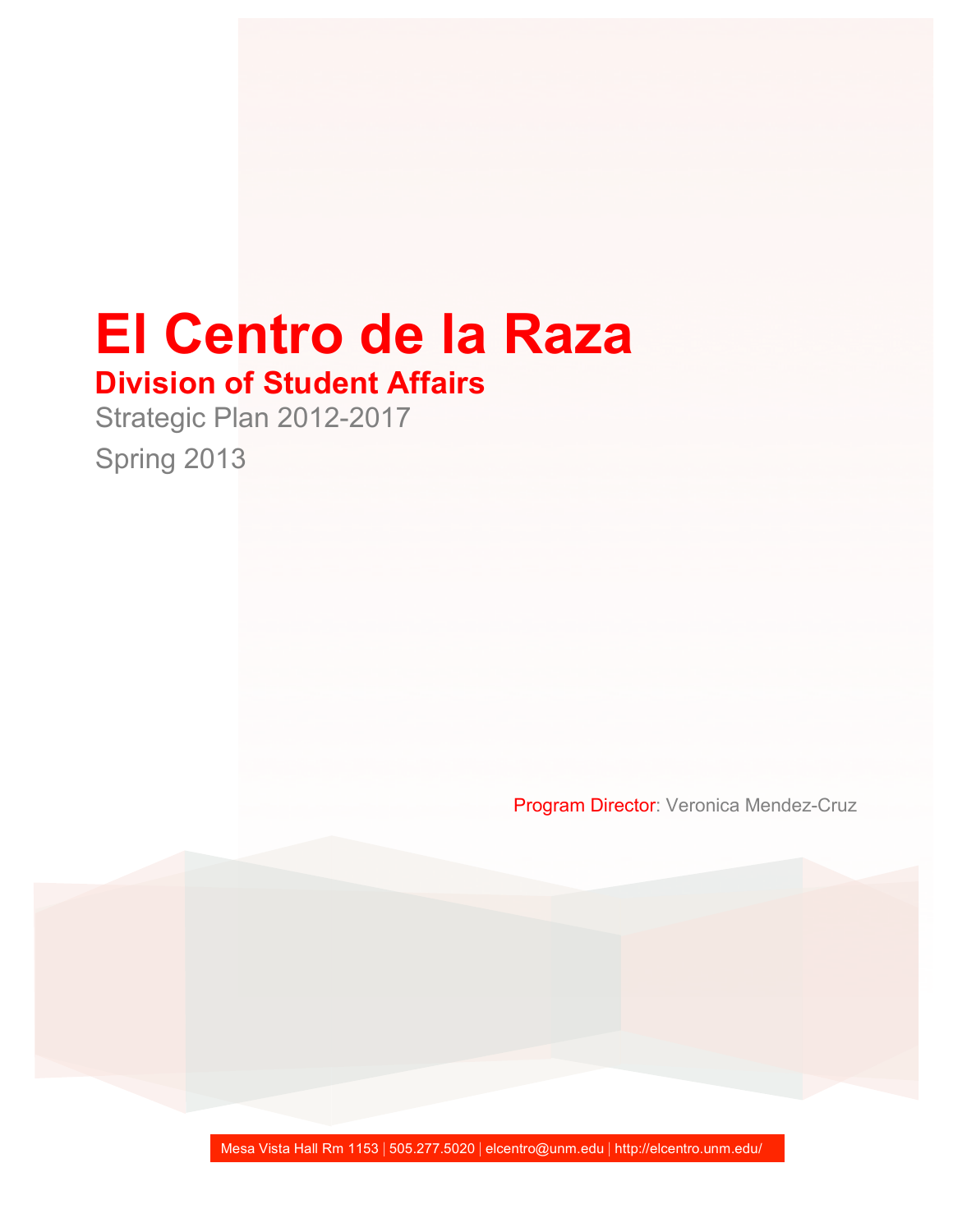# V. IMPLEMENTATION, MONITORING, REVIEW AND EVALUATION.......... 10

**Table of Contents**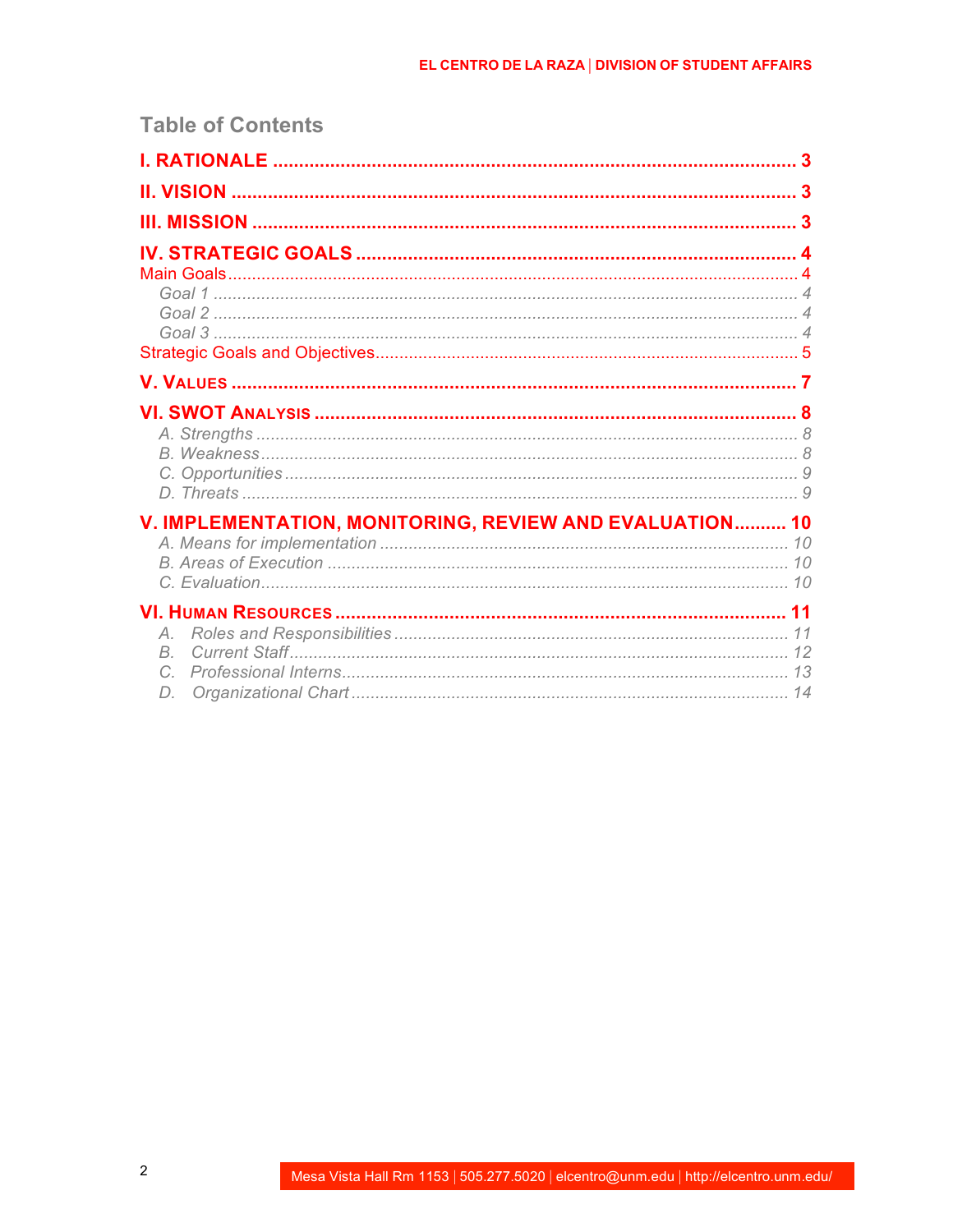#### **I. RATIONALE**

The rationale for the El Centro's strategic plan is to be able to meet the challenges set forth by the President under the UNM2020 vision, as well as to set an strategic direction that will incorporate the challenges that the population of students we serve is undergoing. El Centro's Strategic Plan provides for greater involvement in retention, graduation and outreach. It also incorporates the connection that El Centro has with the communities from where UNM Raza and Latino students come from. El Centro is, and has been, essential for the overall goal of retaining UNM Raza/Latino students through the strengthening of academics, student support, and strategic relationships for community involvement and student success.

#### **II. VISION**

El Centro de la Raza serves as an agent of change to provide state of the art student services, programs, research and educational opportunities to support social, cultural, economic and political sustainability in New Mexican communities.

#### **III. MISSION**

El Centro de la Raza provides tools for self-determination, personal responsibility and resiliency of Raza students at the University of New Mexico. We support the transformation of students through knowledge and skills, while challenging systems to achieve social justice. In engaging the community, El Centro continues the legacy of advocacy, holistic support and partnerships.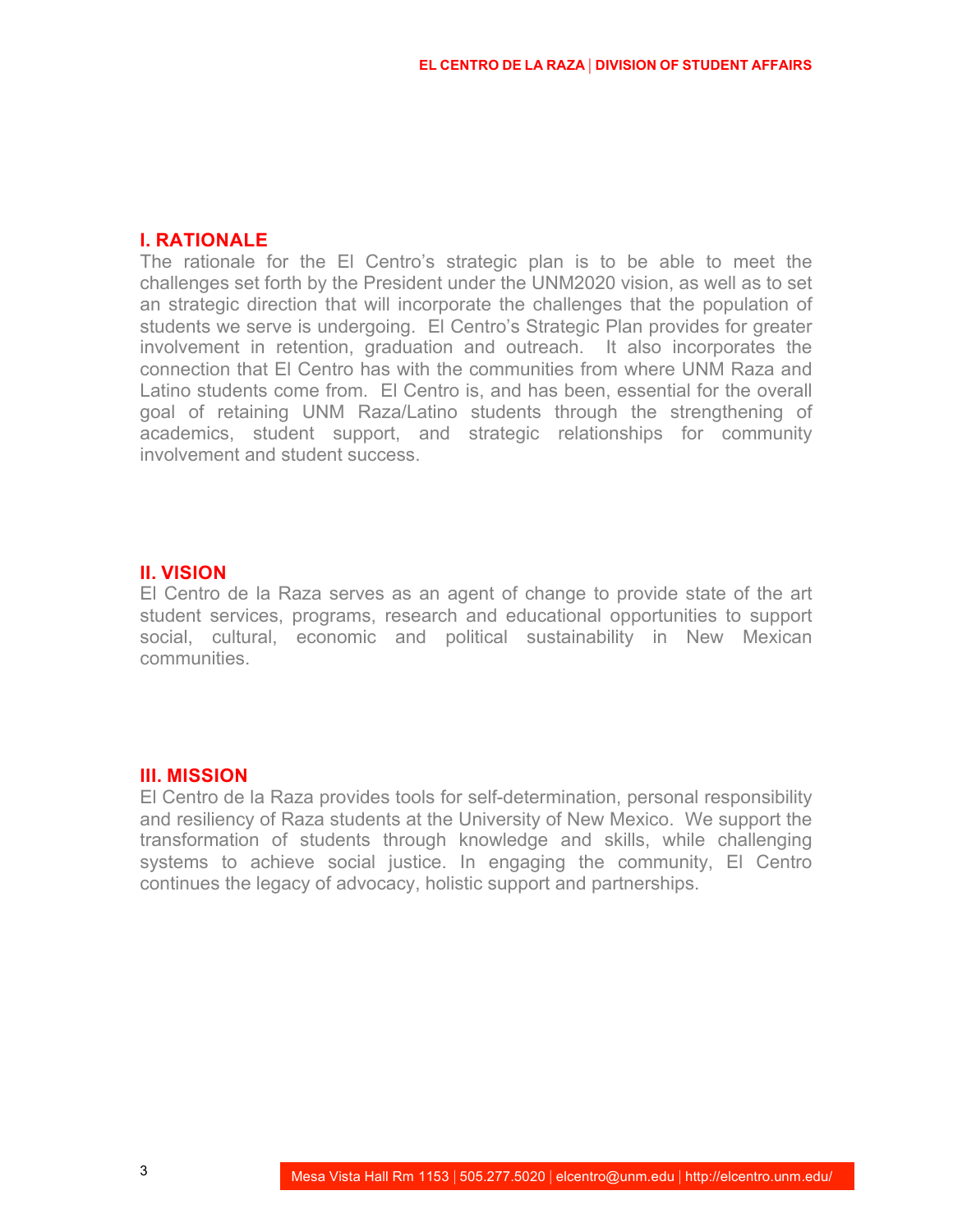# **IV. STRATEGIC GOALS**

# **Main Goals**

# **Goal 1**

El Centro will positively impact retention and graduation of undergraduate and graduate/professional students through academic, cultural/personal and professional activities designed to build a sense of community and a supportive environment.

#### **Goal 2**

El Centro will recruit Latino students and provide information to Latino students and their families about UNM and El Centro programs/activities.

#### **Goal 3**

El Centro will use program evaluation and assessment data for continuous improvement and to ensure its relevance in academic, cultural and professional aspirations of Raza/Latino students.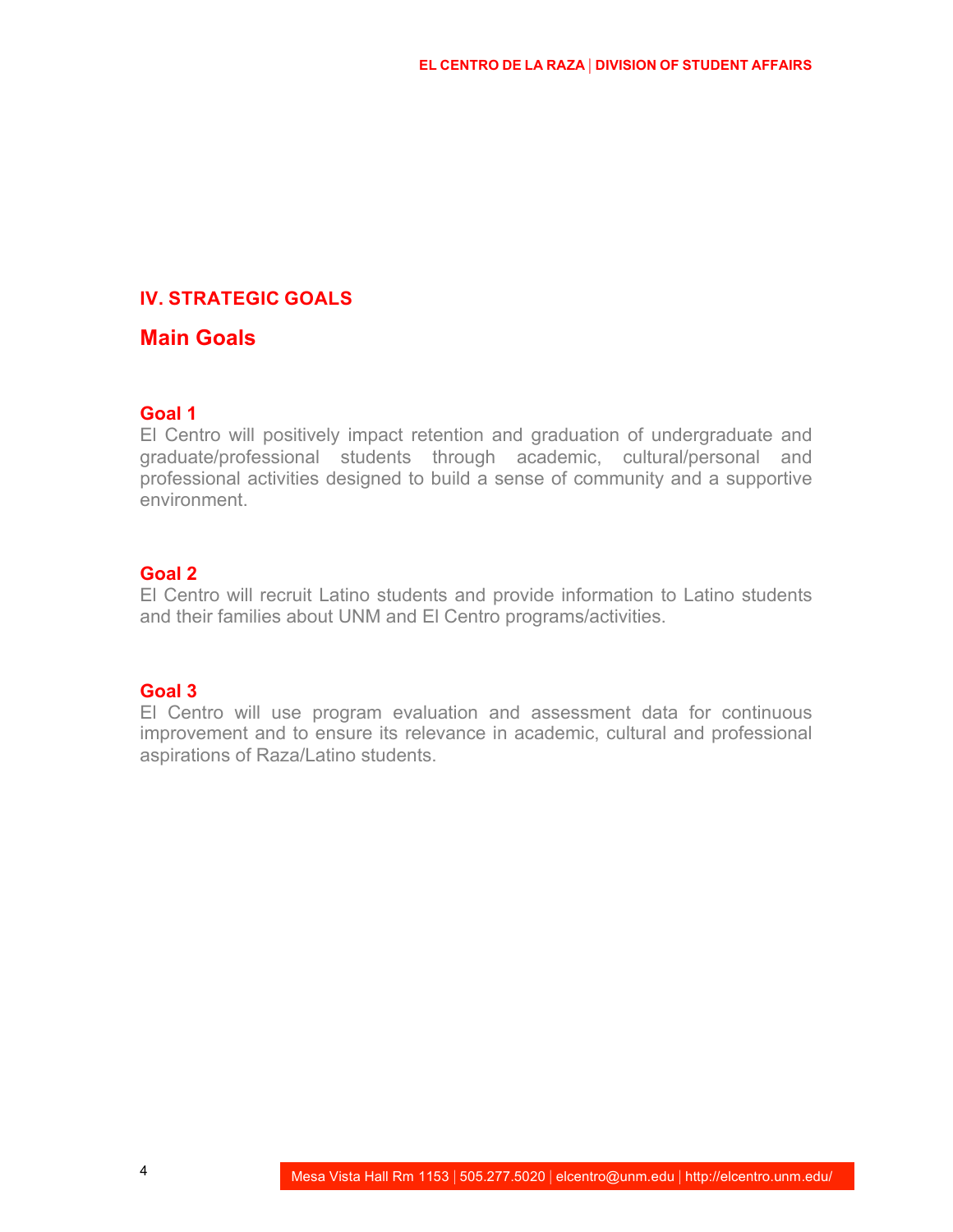# **Strategic Goals and Objectives**

#### Strategic Goal 1

Redefining educational culture and essential services to meet the needs of Raza students attending UNM

#### **Objectives**

- a. Develop and present State of UNM Raza Student data to Executive Cabinet, Faculty Senate, UNM Staff Council annually, local communities, and other entities
- b. Gather and present student data and demographics to support policy and measures that respond to the current needs of Raza students
- c. Hold the University accountable to be an HSI status in reference to funding opportunities
- d. Develop criteria and guiding principles for Community Based Participatory Research (CBPR) in Latino communities

#### Strategic Goal 2

Improve upon the relationship with K-12 and UNM on behalf of Raza student access and recruitment

# **Objectives**

- a. Establish best practices for student academic standards and other educational policy that impacts UNM Raza students.
- b. Collaborate with campus and community programs currently involved with K-12 to enhance the educational experience of UNM students and improve educational/professional opportunities for Raza students
- c. Identify, support and develop mentor programs for high school and college students.
- d. Increase awareness of available resources to UNM and prospective students; scholarships, financial, internships, professional opportunities.
- e. Develop strategies and alliances to increase access, success, excellence and scholarship of Raza students in STEHM academic fields of study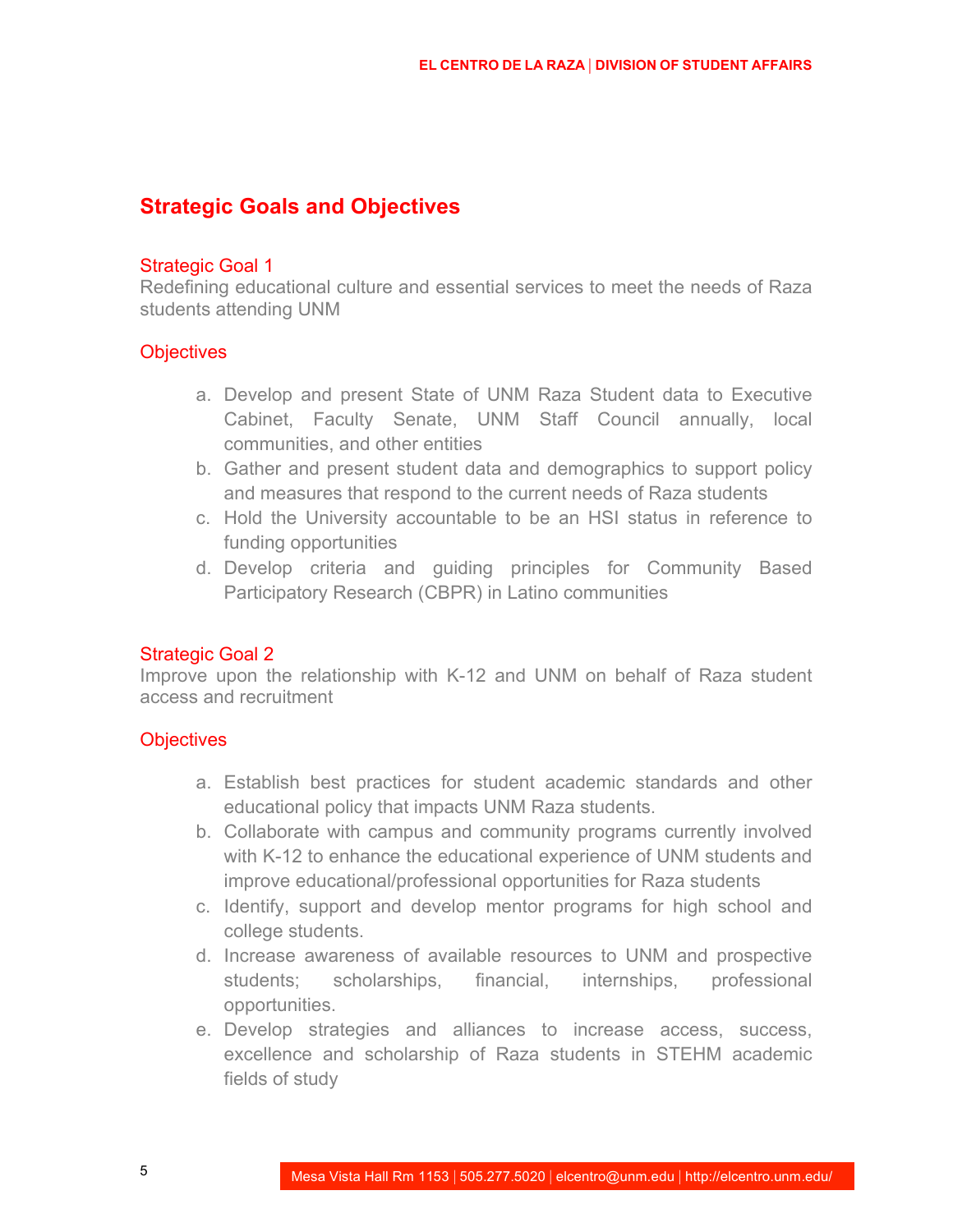# Strategic Goal 3

#### **Objectives**

Redefine University community relationships related to El Centro

- a. Improve access for Raza students to activities and collaborative efforts aimed to encourage positive engagement and retention for Raza community.
- b. Explore and provide information on various programs and services and community partnerships to better document resources and support to students and their families.
- c. Develop strategic alliances and partnerships with organizations actively supporting Raza educational initiatives in order to create bridges between academia and our local communities
- d. Develop an Executive Advisory Council for El Centro
- e. Develop a strategic action plan to expand El Centro's core operations and services we provide to Raza students
- f. Identify funding opportunities and resource development for infrastructure and capacity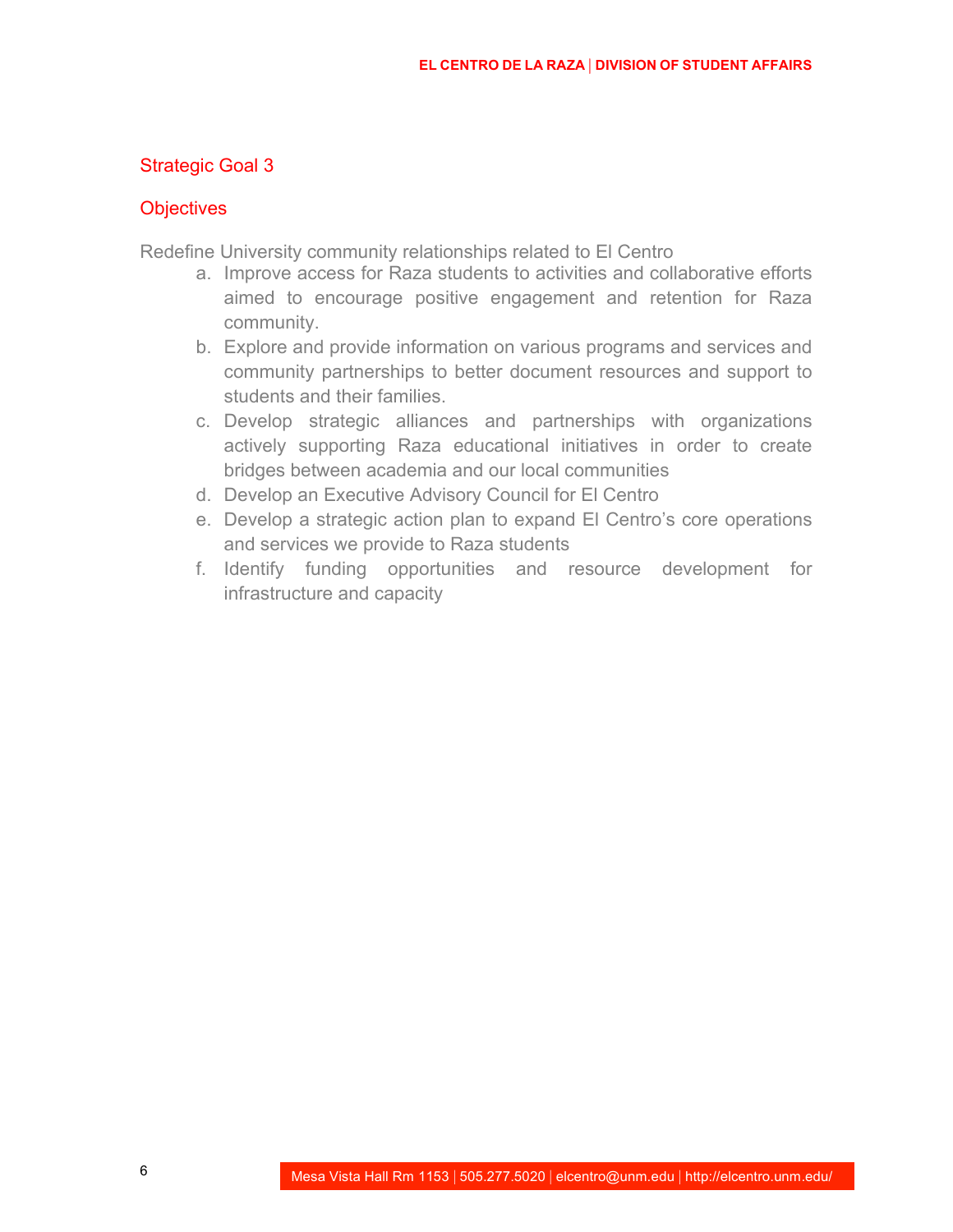#### **V. VALUES**

**Creativity/Innovation** - El Centro values originality, inspires a "*si se pudo*" attitude, encourages vision for unique pathways to success and achieving dreams, and serves as a conduit between people and resources to set goals, and understanding of student needs

**Family** – Cohesiveness, respect, caring, collective, inclusiveness, tradition, heritage, relationships, acceptance, and balance

**Trust** - Loyalty, commitment, transparency, communication, integrity, reliability, assuming the best, dependability, respect, and listening

**Courage -** Individuality, identity preservation, development, risk taking, resiliency, having people realize their own power, and meeting ones full potential

**Passion** - Determination, drive, vision, excitement, energy, sincerity, love, sacredness, advocacy, justice, personal, responsibility, obligation, encourage others, coaching, modeling, sharing, and communication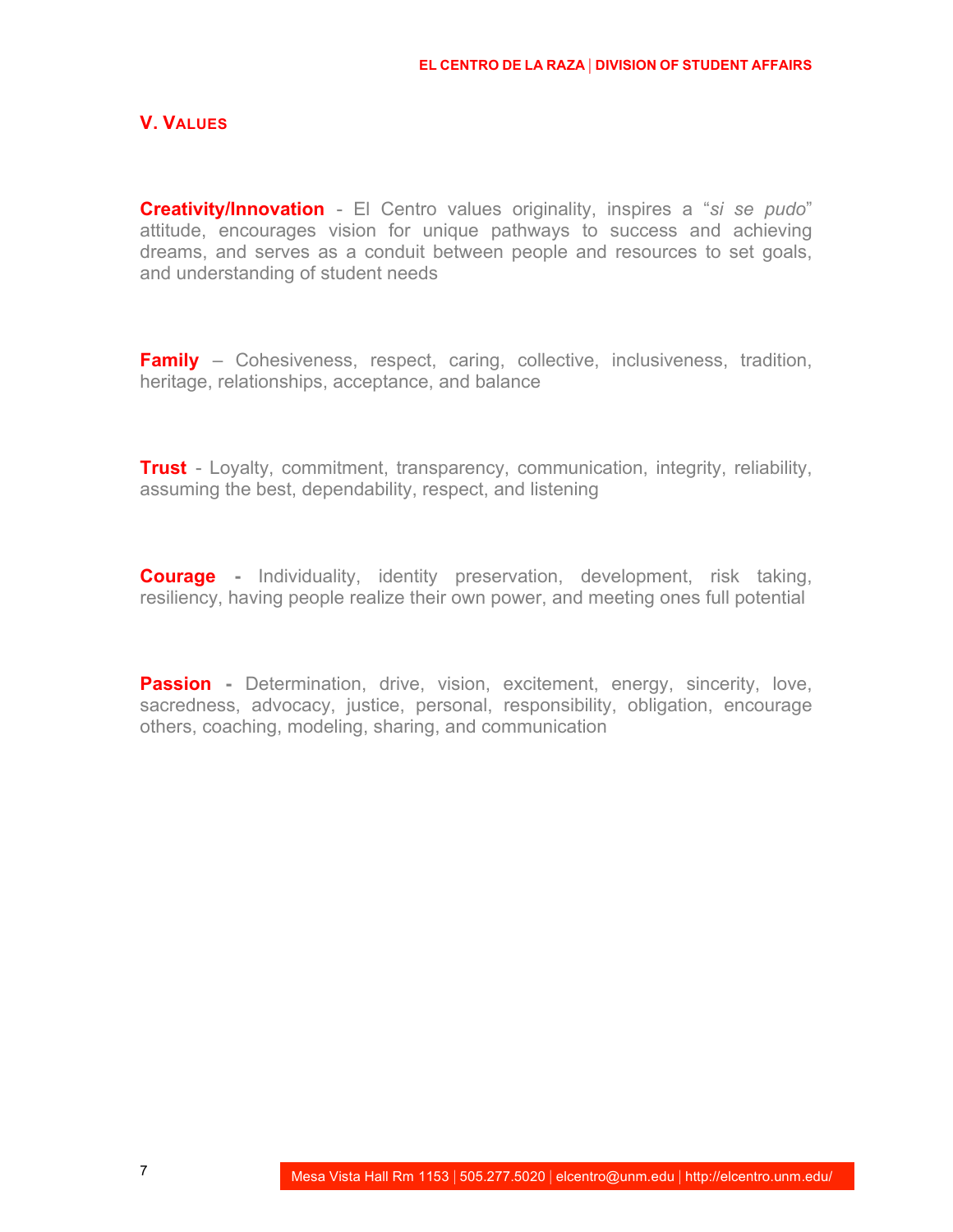# **VI. SWOT ANALYSIS**

#### **A. Strengths**

- Access to students and faculty
- Historical record is positive
- Important areas for the center remains outreach, retention, and graduation of Raza students
- Inclusive, open, and committed
- Connected to the community
- Provides essential student services
- Strong presence in the UNM Community
- Help students become strong leaders in our community
- Diverse funding and excellent record with students

#### **B. Weakness**

- Lack of involvement of students in decision making
- Need a grant writer
- El Centro is considered a "Chicano-Mexicano" center, therefore "Latinos" feel excluded
- Create greater connection with faculty
- Campus outreach is needed to build bridges with academic programs
- Lack of a development framework
- Lack of systems to monitor student development
- More organization is required to ensure that the energy and potential of El Centro is used to its maximum capacity to create and innovate in our area of student related centers
- Streamline our programming areas and develop each area (i.e. marketing, student services, etc.) and define roles and responsibilities under actual or perceived responsibilities (program specialist vs. community representative)
- Definition of processes for internal areas such finances or program development
- Need an academic advisor that help with academic issues
- Become stakeholders with our community partners
- Lack of defined processes that although might be enforced by individual programs, these are isolated and defined would greatly contribute to reinforcing El Centro's information about its services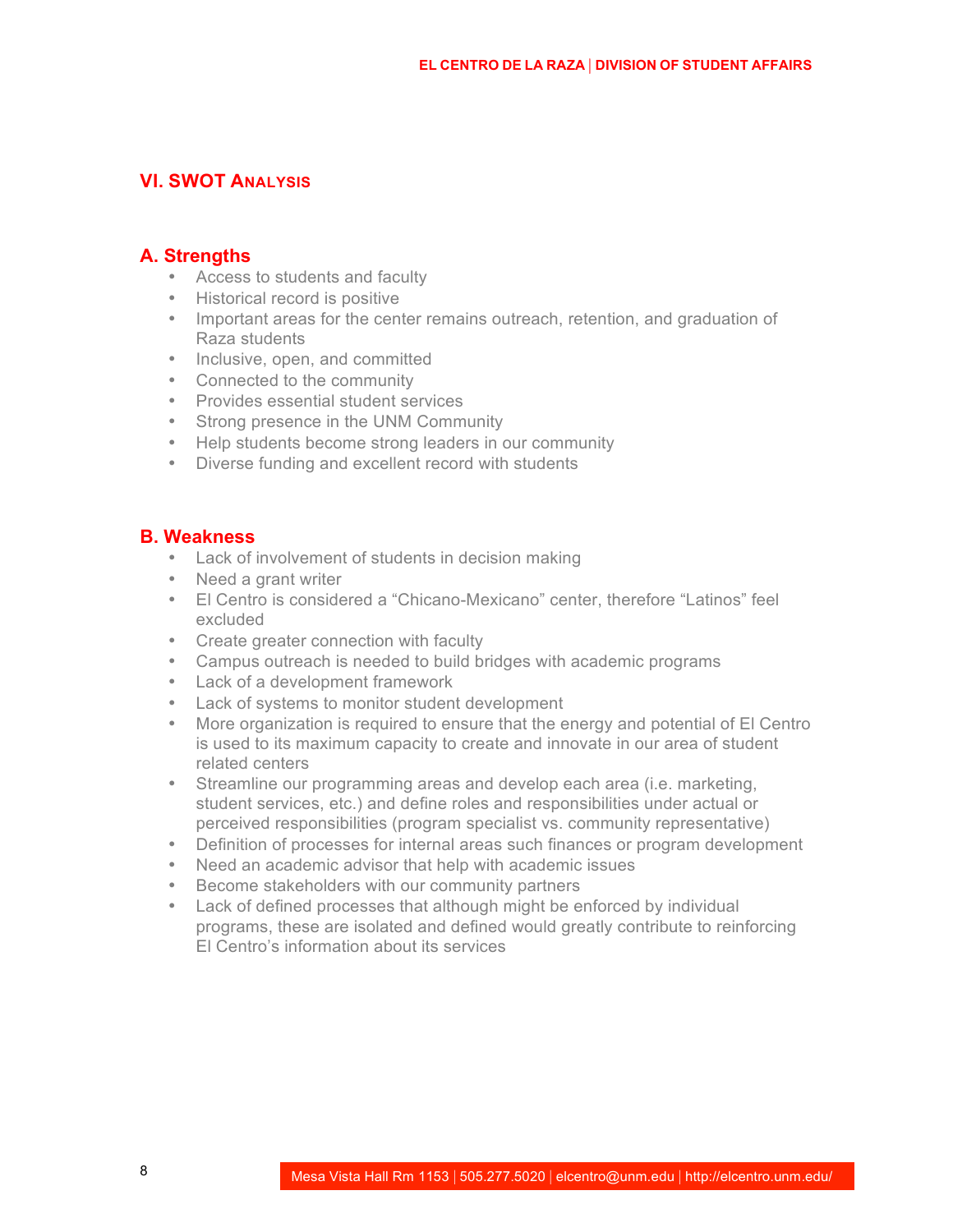# **C. Opportunities**

- Communication word of mouth and better use of social media
- Creating satellite centers
- Virtual expansion
- Access external grants
- Create projects that would truly give back to the communities from where our students are coming from
- Switch from student staff from how they are consider now to "Professional Interns" with their staff mentors (need to include in the action plan for FY13-14 specific plans for each individual area and tie that to key performance indicators to achieve our goals)
- Opportunities to conduct internal and external outreach
- Create bridge program(s)
- Connect with community leaders
- More student related events (fundraisers, dances, movie nights, special educational talks with invited guests)
- Involve students in the process of mentoring
- Seek academic programming from within El Centro, specially from those who hold master degrees

# **D. Threats**

- Loose network, only a by-product of the university
- Lack of clarity on the programmatic areas
- Historical planning rather then strategic planning
- Lack of roles and responsibilities
- Lack of academic direction beyond student advising
- Lack of internal cohesion
- Better communication among staff
- Lack of appropriately use of personnel
- Consistent and strategic programming tied to key performance indicators and a solid annual/operational plan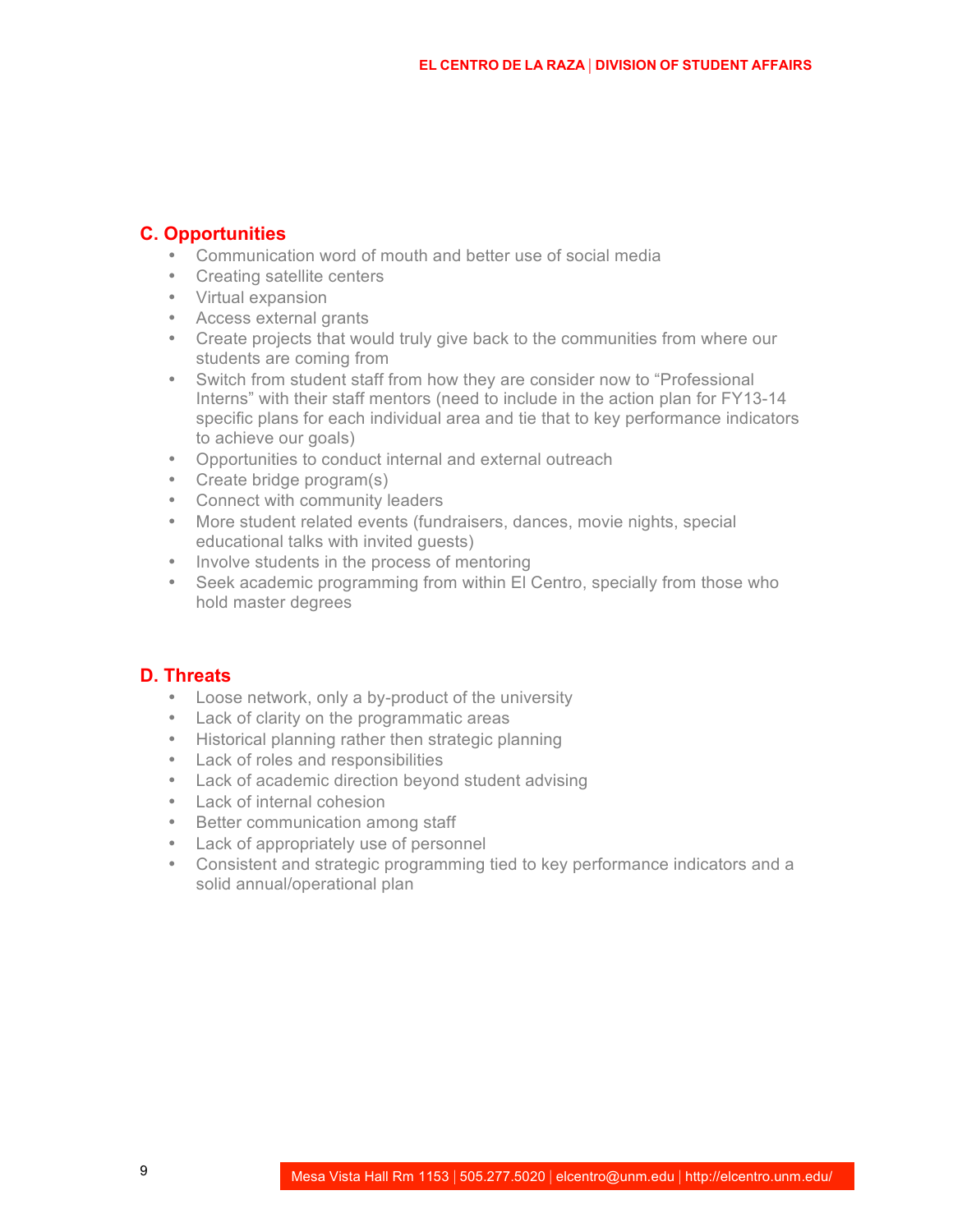#### **V. IMPLEMENTATION, MONITORING, REVIEW AND EVALUATION**

#### **A. Means for implementation**

The Strategic Plan will be implemented primarily through the defined goals, objectives, and activities from all Individual Action Plans. All Individual Action Plans will incorporate the El Centro's Operational Plan, which will be conducted from July through June of the Fiscal Year. The means of implementation for this Strategic Plan will include provision of financial resources in accordance with respective obligations under the Convention, taking into account Article 20 of the **Convention** 

#### **B. Areas of Execution**

The thematic areas of work for El Centro's Strategic Plan and Operational Plan will include: Advising, mentorship, academics, fundraising, public relations, marketing, outreach (internally and externally), fiscal management, assessment, special programs, community relations, cross departmental collaboration, and publishing.

#### **C. Evaluation**

The implementation and execution of this Strategic Plan will be evaluated through the assessment process. Periodic meetings will be coordinated to make sure that individually and collectively staff meet expected targets. The evaluation of this plan will be conducted through the assessment process and report will be prepared to make sure that everyone is informed about progress in meeting goals and objectives.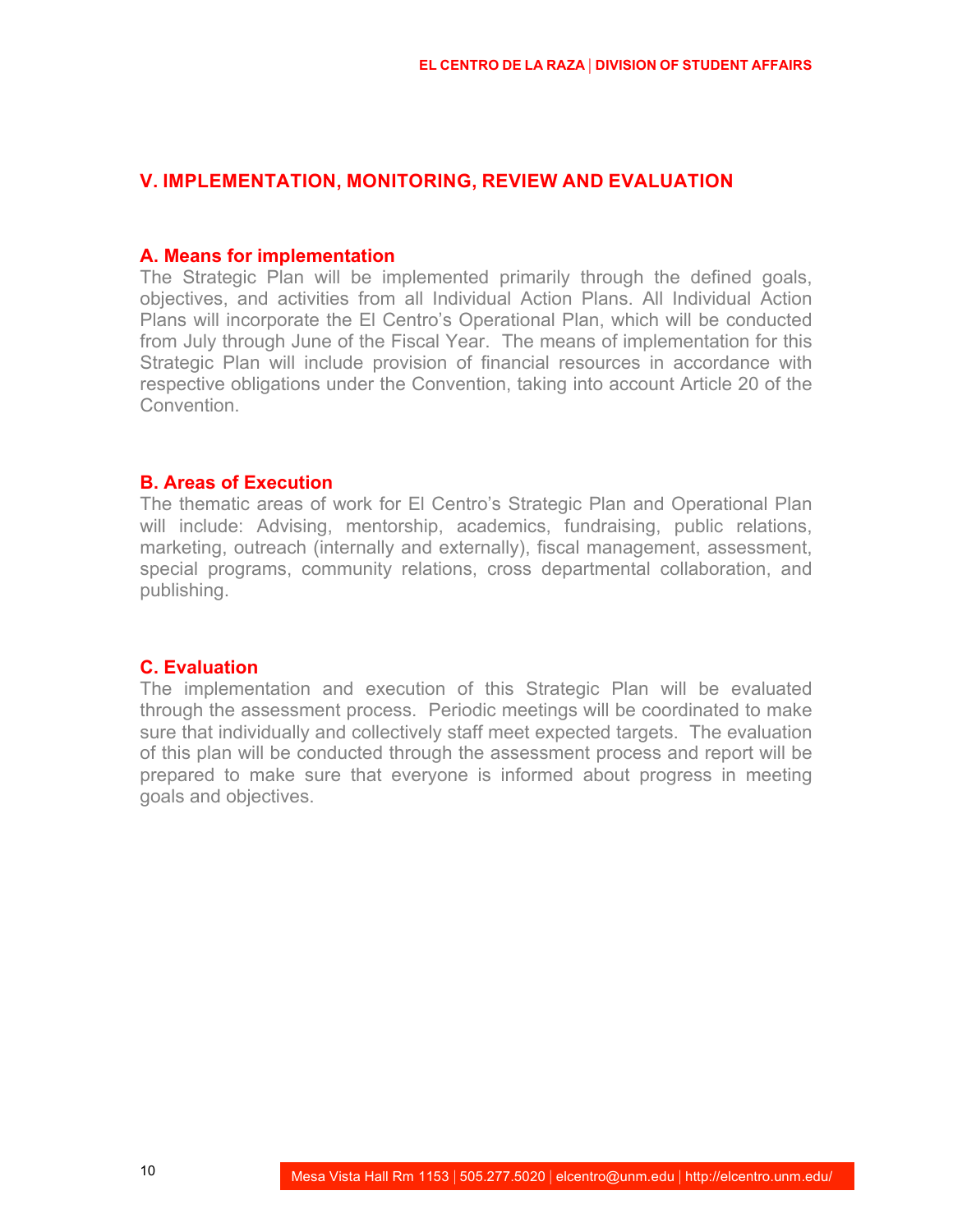# **VI. HUMAN RESOURCES**

# **A. Roles and Responsibilities**

| <b>Programmatic</b>                                                                                                                                                      |                                                                                                                                                                         |                                                                                                                                                            | <b>Operations</b>                                                                                                                                                           |                                                                                                                                                                      | <b>Management</b>                                                                                                                                          |                                                                                                                                                           |
|--------------------------------------------------------------------------------------------------------------------------------------------------------------------------|-------------------------------------------------------------------------------------------------------------------------------------------------------------------------|------------------------------------------------------------------------------------------------------------------------------------------------------------|-----------------------------------------------------------------------------------------------------------------------------------------------------------------------------|----------------------------------------------------------------------------------------------------------------------------------------------------------------------|------------------------------------------------------------------------------------------------------------------------------------------------------------|-----------------------------------------------------------------------------------------------------------------------------------------------------------|
| <b>Student</b><br>Program<br><b>Specialist</b>                                                                                                                           | <b>Student Program</b><br><b>Specialist</b>                                                                                                                             | <b>Community</b><br>Program<br><b>Specialist</b>                                                                                                           | Program<br><b>Coordinator</b>                                                                                                                                               | <b>Admin I</b>                                                                                                                                                       | <b>Director</b>                                                                                                                                            | <b>Senior Program</b><br><b>Manager</b>                                                                                                                   |
| Program<br>Coordination<br>and Planning<br>Outreach.<br>recruitment, and<br>advocacy<br>Scholarships<br>Community<br>Partnerships<br>Mentoring<br>Academic<br>Advisement | Program<br>Coordination<br>Service Learning<br><b>Event Planner</b><br>Community<br>outreach and<br>Recruitment<br>Mentoring<br>Academic<br>Advising<br>Student support | Program<br>Coordination<br>Fundraising<br>El Puente<br>Coordinator<br>Program<br>Development<br>Advisement<br>Strategic<br>Development<br>Network building | Budget/fiscal<br>management<br>HR development<br>and training<br>Scholarship and<br>programmatic<br>support<br>Program funding<br>Scholarships<br>Accounting<br>Supervision | Office<br>Management<br><b>Student Support</b><br>Student training<br>Outreach and<br>Recruitment<br>Student services<br>Event planning<br>Mentoring<br>Front office | Student support<br>Staff support<br>Special assistant<br>to the President<br>Supervision<br>Mentoring<br>Voice for El<br>Centro<br>Leader<br>Student staff | Assessment<br>Research and<br>Development<br>Visioning<br>Program<br>Management<br>Organizational<br>Development<br>Reporting<br>Strategic<br>Development |
| Special<br>Programs<br>Program<br>development<br>Program<br>planning and<br>management                                                                                   |                                                                                                                                                                         | and community<br>outreach<br>Mentoring<br>Internship<br>Partnership<br>building                                                                            | Process<br>development<br>Department<br>support<br>All duties as<br>assigned                                                                                                | Outreach<br>Informal Advising<br>Liaison<br>Customer support<br>Student support<br>Triage                                                                            | advocate<br>Strategic planning<br>UNM and<br>Community<br>Politics<br>Oversight of staff<br>and programs<br>Provide vision<br><b>Direct</b><br>management  | Strategic<br>planning<br>Capacity building<br>Staff support<br>Graduate<br>Fellowship<br>Program                                                          |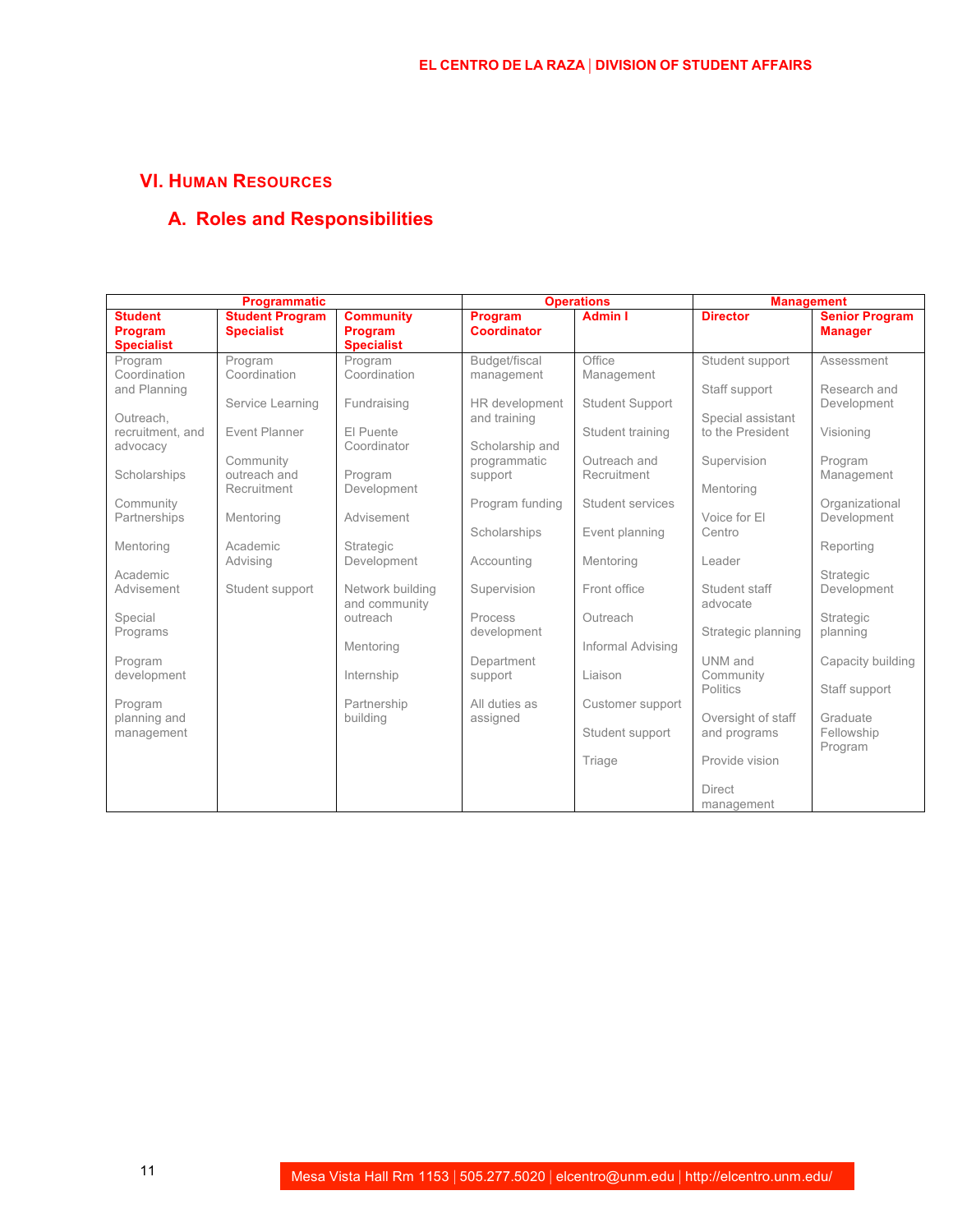#### **B. Current Staff**

#### **Veronica Mendez-Cruz, Director**

Bachelors in Social Work, NMSU Master of Arts in Education with Counseling and Guidance, University of New Mexico

My role is to provide access and promote success in higher education for Latino students, celebrate successes, and address challenges. I have been at UNM for over 20 years and have been the Director for El Centro de la Raza for over 15 years.

#### **Jorge A. Garcia, Senior Program Manager**

Bachelors in Sociology, University of New Mexico Master of Arts in Education, University of New Mexico AA in Mathematics, Harold Washington College, Chicago

My role in El Centro de la Raza is to conduct strategic planning, research and development, and to strengthen management systems for the programmatic areas. I am also responsible for special programs, such as the graduate fellowship, the Speaker series, and the international student exchange program. I have been at UNM since 1997, and I came on board to El Centro's community of people in 2012.

#### **Theresa Williams, Community Program Specialist**

AA Pre Management, Central New Mexico Community College BBA Business Administration, University of New Mexico MS Community Health Education, University of New Mexico

My role at El Centro is to promote student success and capacity building through the El Puente Internship program. I also help coordinate the CREAR program, which is part of El Centro's Community Based Research and Learning Initiative. I have been a part of the UNM *familia* since 2004. My experience includes over a decade of working with various nonprofit and community organizations in the areas of education, prevention, community health, youth development, leadership and advocacy.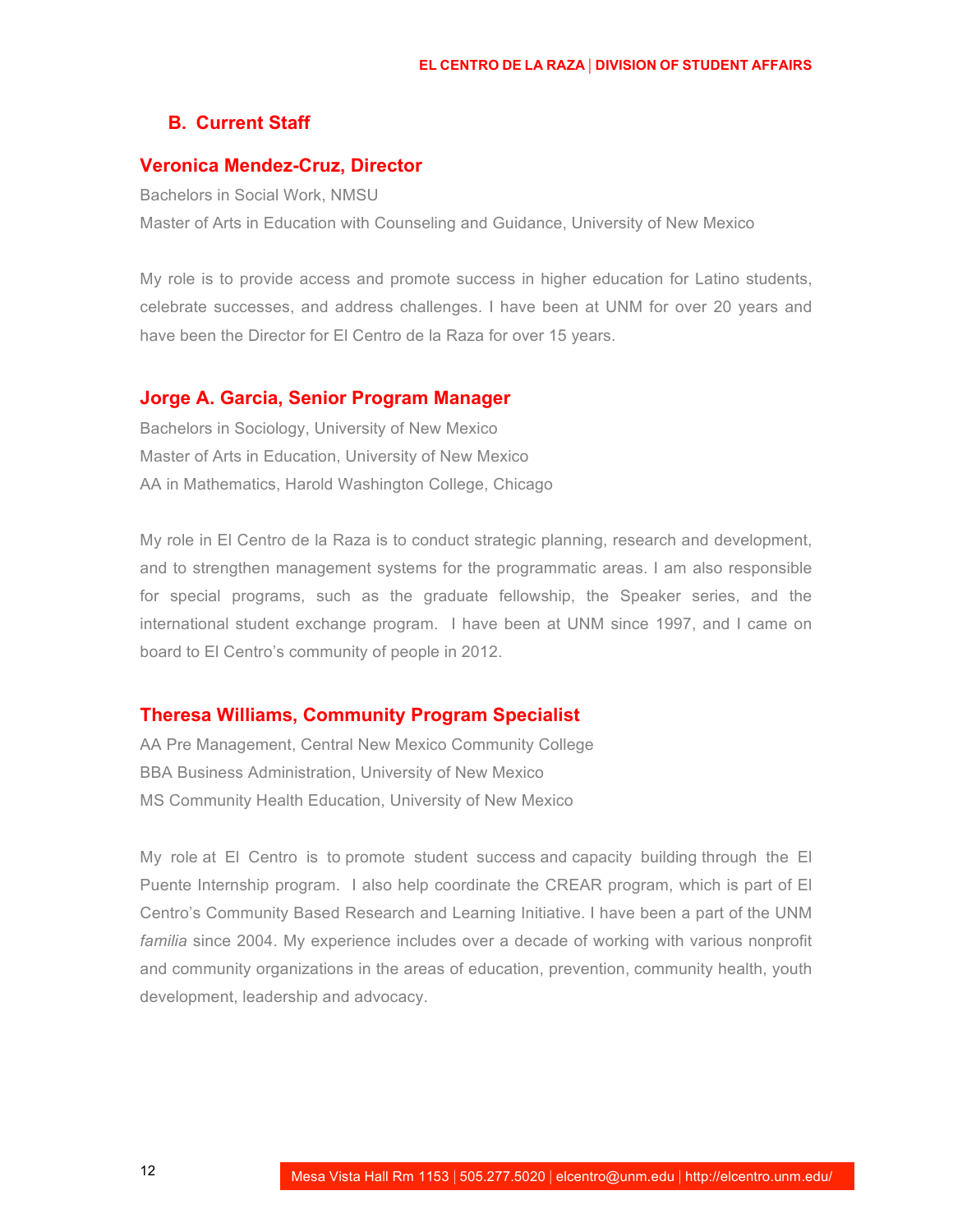#### **Elizabeth Christina Silva, Program Coordinator**

B.A. in Sociology and Spanish with a minor in Psychology M.A. in Language Literacy Sociocultural Studies from UNM

I am a new staff member to El Centro, as well as an El Centro alumnus. As an undergraduate I was a student mentor for our *Amistades* mentoring program, as well as an El Centro Intern both at UNM and in the community. El Centro is a vital component to my success academically and I am extremely proud and excited to now be a staff member for this incredible team.

#### **Armando A. Bustamante**, **Student Programs Specialist**

BS in Secondary Education, Social Sciences

I was raised in North Central Nebraska, but my family is from Ciudad Cuauhtémoc, Chihuahua, after high school graduation I moved to Lincoln Nebraska where I got my degree for the University of Nebraska-Lincoln. I have been working with students since 1995 with TRIO Programs at UNL and Title V at UNM. I truly enjoy working with others especially with students. I will be the contact person with El Centro de *Igualdad y Derechos and Somos Un Pueblo Unido* amongst other community and campus organizations.

#### **Katrina Herrera**, **Administrative Assistant**

AA Liberal Arts, Central New Mexico Community College BA Psychology, University of New Mexico, anticipated graduation 2011

I am administrative assistant for El Centro de la Raza. I enjoy every minute of serving everyone who crosses the front window at El Centro and try my best to provide the information that is needed by everyone. I like to build relationships with staff and especially the relationships I have built with the students. I enjoy coordinating events and working on special projects. My long-term goal is to continue working in higher education and to encourage students to believe that they can make it through every obstacle.

#### **C. Professional Interns**

**Nicholas Zarasua - BS Athletic Training**

Program Coordination Support

**Laura Ordoñez - BA Psychology** Student Services